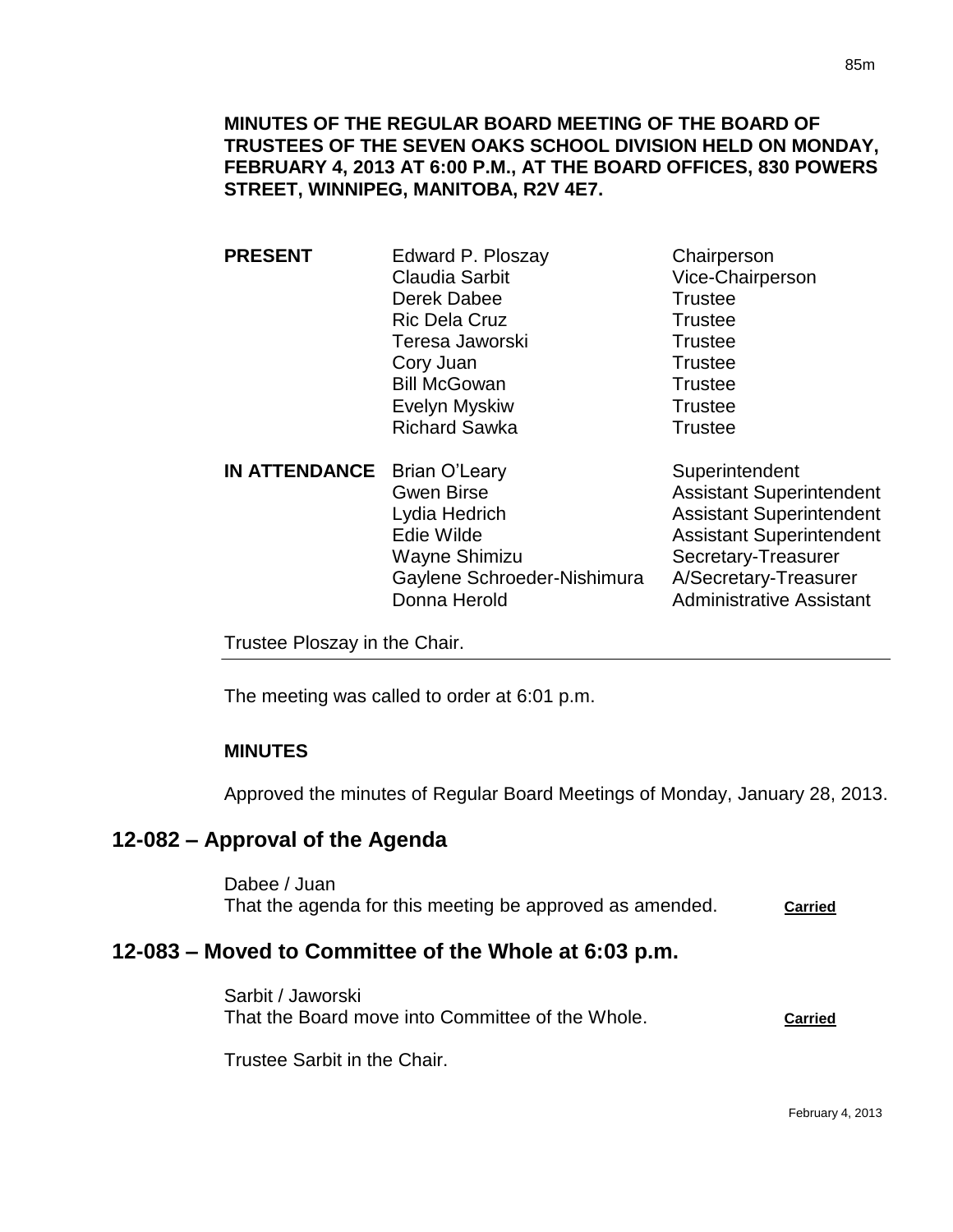# **SPECIAL ORDER**

6:16 p.m. Delegation: Wally Skomoroh, CUPE Representative and Tim Krawchuk, Shop Steward, CUPE 731.

# **12-084 – Termination of Employment - Ken Timony**

Jaworski / Juan Approved that Ken Timony's employment be terminated. **Carried** 

#### **OFFICERS' REPORT**

**Trustee Dela Cruz and Sawka reported on developments arising from** collective bargaining.

## **SUPERINTENDENTS' PERSONNEL REPORT**

# **12-085 – Superintendents' Personnel Report**

Dela Cruz / Dabee That the Superintendents' Personnel Report be ratified. **Carried**

#### TEACHER APPOINTMENTS

Appointed the following to Limited Teacher-General (Term) contracts: Mindy Lichtman, part-time (.67) effective February 4, 2013 to June 28, 2013. Heather Schellenberg, full-time (1.00), effective February 4, 2013 to June 28, 2013. Andrea Smith, full-time (1.00), effective January 21, 2013 (indefinite).

#### TEACHER MATERNITY AND PARENTAL LEAVE

Granted Jillian Bjornson maternity and parental leave effective May 13, 2013 to May 9, 2014.

#### CUSTODIAN RESIGNATION

Received notice of intent to resign from Simon Cabral effective February 1, 2013.

#### **SUPERINTENDENTS' REPORT**

The following matters were received as information:

- Personnel Matters.
- 2013-2014 Draft Budget Update.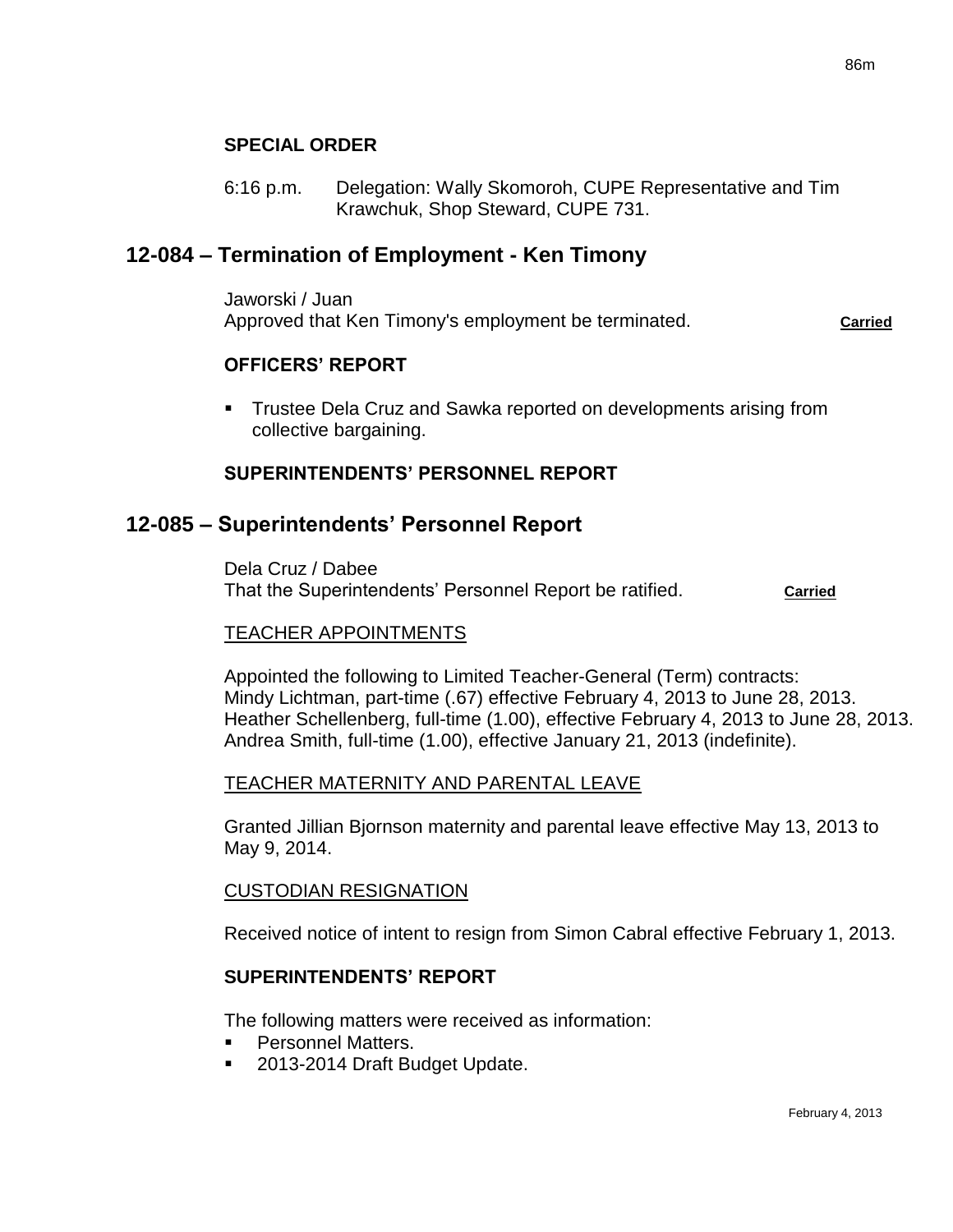# **12-086 – Transportation Fees for 2013-2014**

Juan / Dabee

Approved that the 2013/14 Transportation Fees for non-eligible students be as follows:

- \$455.00 for Grades K-5 students.

- \$515.00 for Grades 6-8 students.
- \$577.50 for Grades 9-12 students.

Approved that the fee for families with more than one child, Kindergarten to Grade 8, riding the bus be reduced by \$100 for the second child and that the maximum family fees be set as follows:

- \$810.00 for two or more K-5.
- \$870.00 for one K-5 and one 6-8.
- \$930.00 for two or more Grades 6-8.
- \$932.50 for one K-5 and one Grades 9-12.
- \$992.50 for one Grades 6-8 and one Grades 9-12.
- \$1,155.00 for two or more grades 9-12.

Trustee Ploszay in the Chair. **Carried Carried** 

# **12-087 – By-Law No. 1-2013**

McGowan / Dela Cruz

That By-Law No. 1-2013 for the purpose of borrowing the sum of \$1,304,700.00 Dollars for the purpose of the Portable Classroom Site Work Construction at A.E. Wright, O.V. Jewitt, and James Nisbet Community Schools (\$546,100.00), Maples Collegiate Roof Replacement (\$497,600.00), and Garden City Collegiate Science Room Upgrade (\$261,000.00) be given second reading. **Carried**

Sarbit / Jaworski

That By-Law No. 1-2013 for the purpose of borrowing the sum of \$1,304,700.00 Dollars for the purpose of the Portable Classroom Site Work Construction at A.E. Wright, O.V. Jewitt, and James Nisbet Community Schools (\$546,100.00), Maples Collegiate Roof Replacement (\$497,600.00), and Garden City Collegiate Science Room Upgrade (\$261,000.00) be given third and final reading, be signed and sealed. **Carried**

# **CONSENT AGENDA**

# **12-088 – Consent Agenda**

Myskiw / Sawka That the Consent Agenda be approved. **Carried**

87m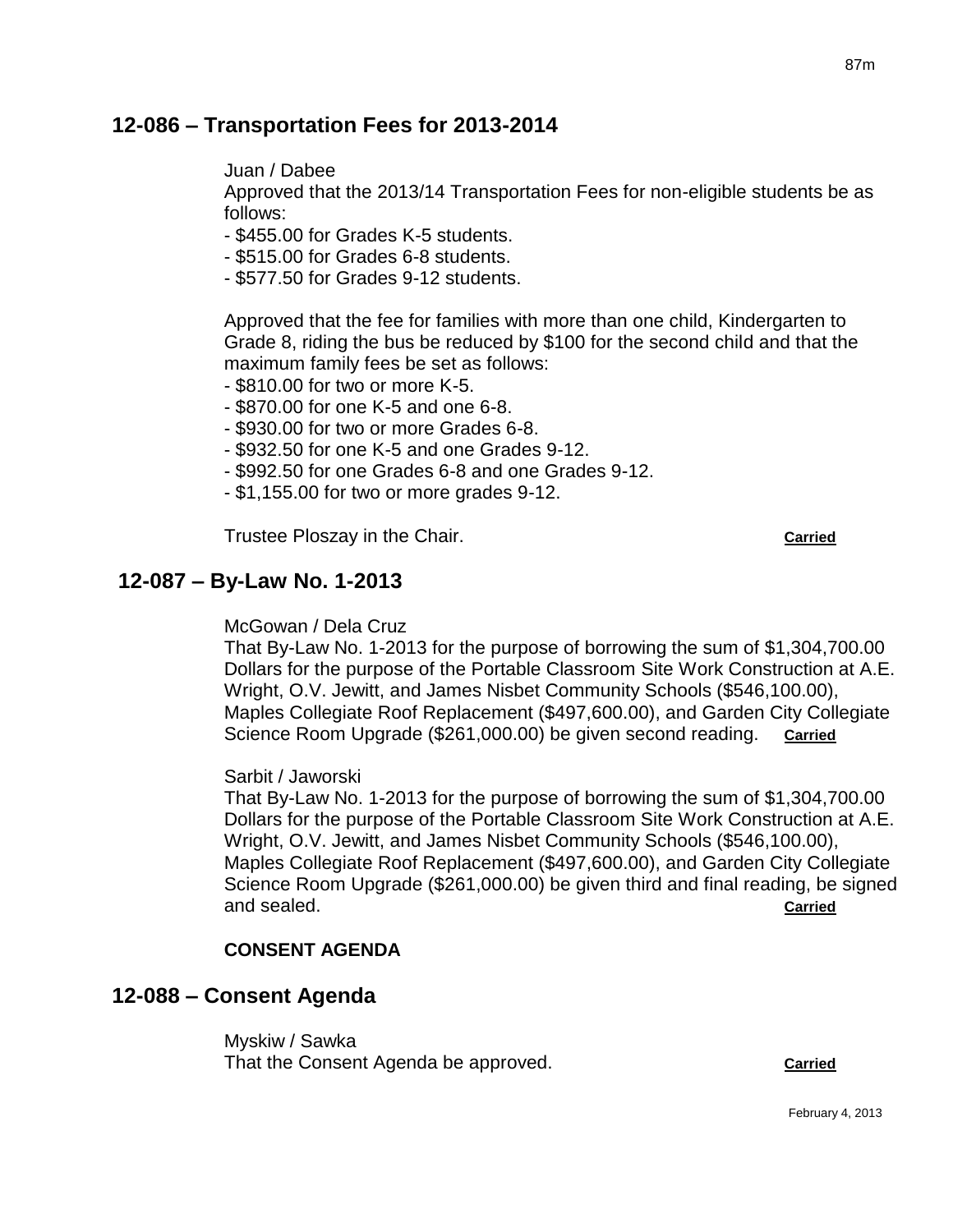# **CONSENT AGENDA**

## January 2013 Expenditure Listing

That cheques #2131910-#2132235 and #575-#593, US\$ cheques #213098- #213113, direct deposits #20133325-#20133873 and pre-authorized debits #201178-#201189 in the amount of \$4,059,393.91 be approved.

#### MCM Architects Inc. Invoice No. 5384

That Invoice No. 5384 for the Victory Site Day Care project in the amount of \$29,890.69 be paid to MCM Architects Inc.

## MCW/AGE Consulting Invoice No. 37723

That Invoice No. 37723 for the Maples Roof Drainage project in the amount of \$451.50 be paid to MCW/AGE Consulting.

## National Testing Lab Invoice No. 8041

That Invoice No. 8041 for the Victory Site Day Care project in the amount of \$420.00 be paid to National Testing Lab.

# **ITEMS OF INFORMATION**

- Trustee Juan commented on the Lionel Laroche Professional Development workshop that she attended at Maples Collegiate on February 4, 2013.
- Trustee Juan shared with the Board an article regarding Sistema Winnipeg that was featured in the Filipino Journal.

# **CORRESPONDENCE**

- Shane Dilka, Teacher, West Kildonan Collegiate: 2014 Europe trip Spring Break 2014.
- Unite to Change nominated for the Premier Award for School Board Innovation.
- John Sawchuk, Director of Programs/Registrar, Adult Learning Literacy: Relocation of SOALC to 950 Jefferson Avenue.
- Greg Selinger, Premier of Manitoba: February I Love to Read Month Grades 2 and 3 students receiving the Premier's Reading Recognition Certificate.
- Manitoba News Release: February 1, 2013 Education Minister Announces New Funding for Early Literacy, Reads to Students to Kick Off I Love to Read Month.
- Lesley Wilde, Coordinator, Education Resource Branch: New Edition of